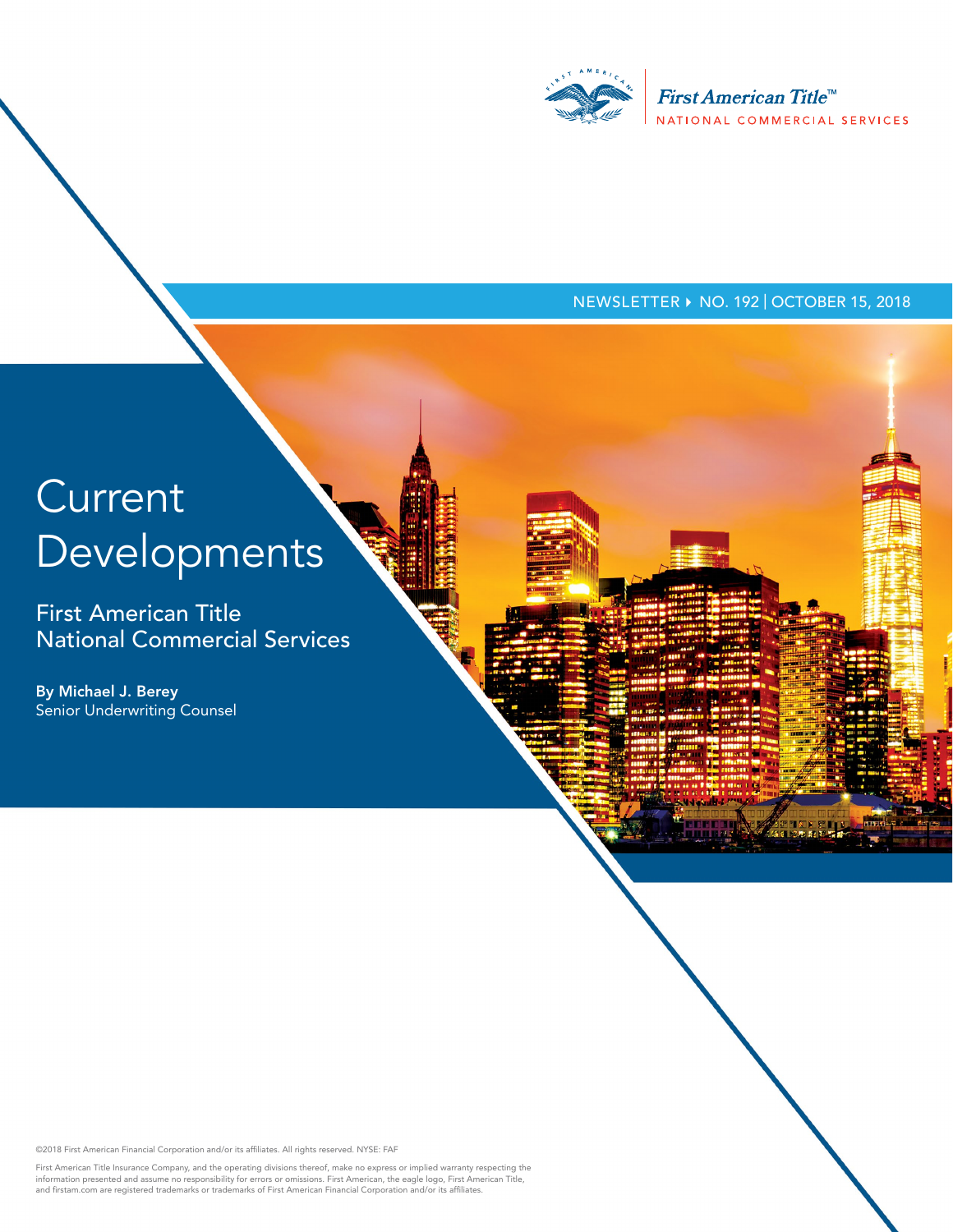## Acknowledgments/Affidavit in Mortgage Foreclosure

The affidavit of the Vice-President – Document Control of the foreclosing mortgagee was executed before a notary public in Kentucky, as allowed by Real Property Law Section 299 ("Acknowledgment and proofs without the state, but within the United States…"). Under Civil Practice Law and Rules Section 2309 ("Oaths and Affirmations"), however, "[a]n oath or affirmation taken without the state [of New York] shall be treated as if taken within the state if it is accompanied by such certificate or certificates as would be required to entitle a deed acknowledged without the state to be recorded within the state…". Real Property Law Section 299-a (Acknowledgment to conform to law of New York or of place where taken; certificate of conformity") further provides that an "acknowledgment or proof, if taken in the manner prescribed by such state [other than New York] must be accompanied by a certificate to the effect that it conforms with such laws". In this case, the Defendants requested that the Supreme Court, Suffolk County, reject the affidavit because a certificate of conformity was not attached.

The Court denied the Defendants' request for relief, including their request for a stay, submitted because they alleged they were submitting an application to modify the mortgage loan, granted the Plaintiff's motion for an order and judgment confirming the referee's report, and issued a judgment of foreclosure and sale. According to the Court,

*"the Appellate Division [Second Department] [has] held that a lack of a certificate of conformity was immaterial where an out of state affidavit submitted in support was in substantial compliance with New York statutory requirements [citation omitted]. Similarly, in the case at bar, the absence of a CPLR Section 2309(c) certificate of conformity from the affidavit…which document was signed before a Kentucky State Notary Public, is not a fatal defect. Upon examination of that affidavit it is found to be in compliance with New York statutory requirements but for a certificate of conformity. The Court notes that the oath was duly administered and taken before a Notary Public in good standing in the State of Kentucky. The defect does not rise to the level complained of by Defendants".*

Citimortgage, Inc. v. Petrush, 2018 NY Slip Op 32202, decided August 30, 2018, is posted at: [http://www.nycourts.gov/reporter/pdfs/2018/2018\\_32202.pdf](http://www.nycourts.gov/reporter/pdfs/2018/2018_32202.pdf).

## Condominium Common Elements/Mechanics' Liens

Under Real Property Law Section 339-l ("Liens against common elements…"), "…no lien of any nature shall [after recording of the condominium declaration] thereafter arise or be created against the common elements except with the unanimous consent of the unit owners…No labor performed on or materials furnished to the common elements shall be the basis for a lien thereon, but all common charges received and to be received by the board of managers, and the right to receive such funds, shall constitute trust funds for the purpose of paying the cost of such labor or materials performed or furnished at the express request or with the consent of the manager, managing agent or board of managers, and the same shall be expended first for such purpose before expending any part of the same for any other purpose".

Applying Section 339-l, the Supreme Court, New York County, ordered the discharge of a mechanic's lien filed against condominium units for work performed on the common elements of the condominium, noting that common charges are deemed trust funds for the payment of such work. Board of Managers of the St. Tropez Condominium v. Central Construction Management, LLC, 2018 NY Slip Op 32223, decided September 11, 2018, is posted at [http://www.nycourts.gov/reporter/pdfs/2018/2018\\_32223.pdf.](http://www.nycourts.gov/reporter/pdfs/2018/2018_32223.pdf)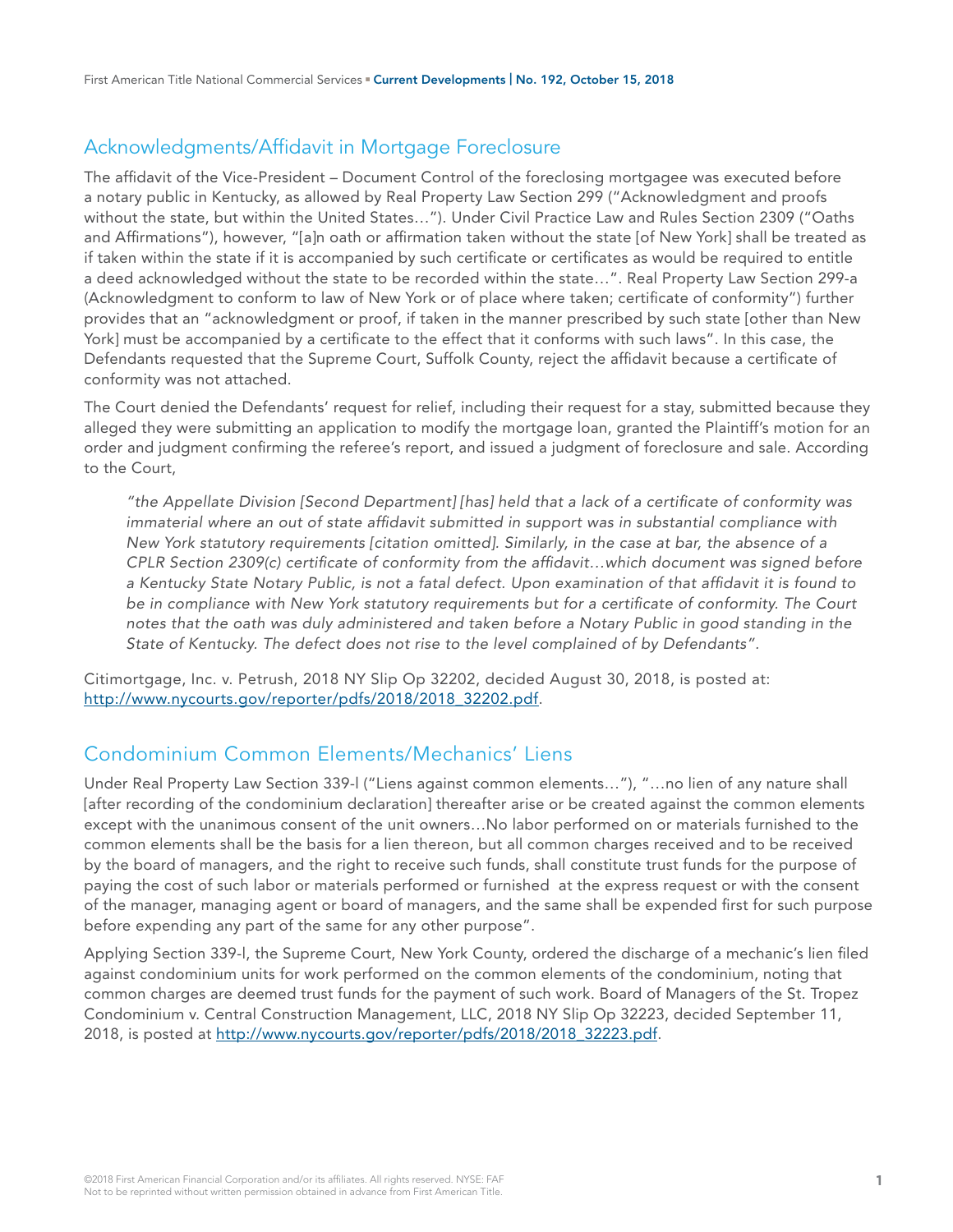## Contract of Sale/Time of the Essence

On June 21, 2016, the seller sent a "time of the essence" letter to the buyer setting a closing date of June 30, 2016. The buyer rejected that closing date and did not appear at the closing, alleging that certain outstanding administrative proceedings involving the property violated the terms of the contract of sale. The seller sought to retain the down payment as liquidated damages; the buyer sought the return of its down payment, asserting that the seller had breached the contract. The Supreme Court, Queens County, denied the seller's motion for summary judgment; the Appellate Division, Second Department, affirmed the ruling of the lower court. According to the Appellate Division,

*"…the seller failed to establish, prima facie, that the time of the essence letter provided the buyer with a reasonable time within which to close…Furthermore, the seller's submission failed to eliminate triable issues of fact as to whether the property was the subject of ongoing administrative proceedings, in violation of the contract of sale, which could be resolved at the scheduled closing or within a reasonable time thereafter…Under these circumstances, the seller failed to sustain its burden of demonstrating that it was ready, willing, and able to convey title in accordance with the contract of sale". [citations omitted]".*

Rodrigues NBA, LLC v. Allied XV, LLC, 2018 NY Slip Op 06129, decided September 19, 2018, is posted at [http://www.nycourts.gov/reporter/3dseries/2018/2018\\_06129.htm.](http://www.nycourts.gov/reporter/3dseries/2018/2018_06129.htm)

## Equitable Title/Installment Sale Contracts

In 2013, the Plaintiffs entered into a contract to sell real property to the Defendant. The contract of sale provided for the Defendant to make a down payment, take possession of the property and pay the balance of the purchase price over thirty years, at the end of which period the Plaintiffs would deliver a warranty deed. The Defendant was required to pay insurance premiums and real estate taxes until title was conveyed. If the Defendant defaulted in his payment obligations, and the default was not cured, the Defendant would forfeit all monies paid as liquidated damages.

In 2015, the Plaintiffs became aware that the Defendant was using the premises to grow marijuana. The Plaintiffs alleged that they had incurred expenses due to damage to the property and commenced an Action to recover damages for breach of contract. In 2016, the Defendant ceased making payments under the contract of sale; after the Defendant failed to cure his default, the Plaintiffs moved for summary judgment. The Supreme Court, Rockland County, granted the Plaintiffs' motion. The Appellate Division, Second Department, reversed the lower court's Order. According to the Appellate Division,

*"[t]he defendant, having executed a contract for the purchase of real property from the plaintiffs, and*  having made substantial payments to the plaintiffs pursuant to the contract, held equitable title to the *property….Under these circumstances, upon the defendant's default in making payments under the*  contract, the plaintiffs could not seek relief pursuant to the provisions of the rider that provided for the *contract to be deemed null and void, the premises vacated, and the defendant to forfeit all monies paid*  as liquidated damages. The plaintiffs were required to proceed to foreclose the defendant's equitable title *or bring an action at law for the purchase price". [citations omitted]*

Russell v. Pisana, 2018 NY Slip Op 05789, decided August 15, 2018, is posted at [http://www.nycourts.gov/reporter/3dseries/2018/2018\\_05789.htm.](http://www.nycourts.gov/reporter/3dseries/2018/2018_05789.htm)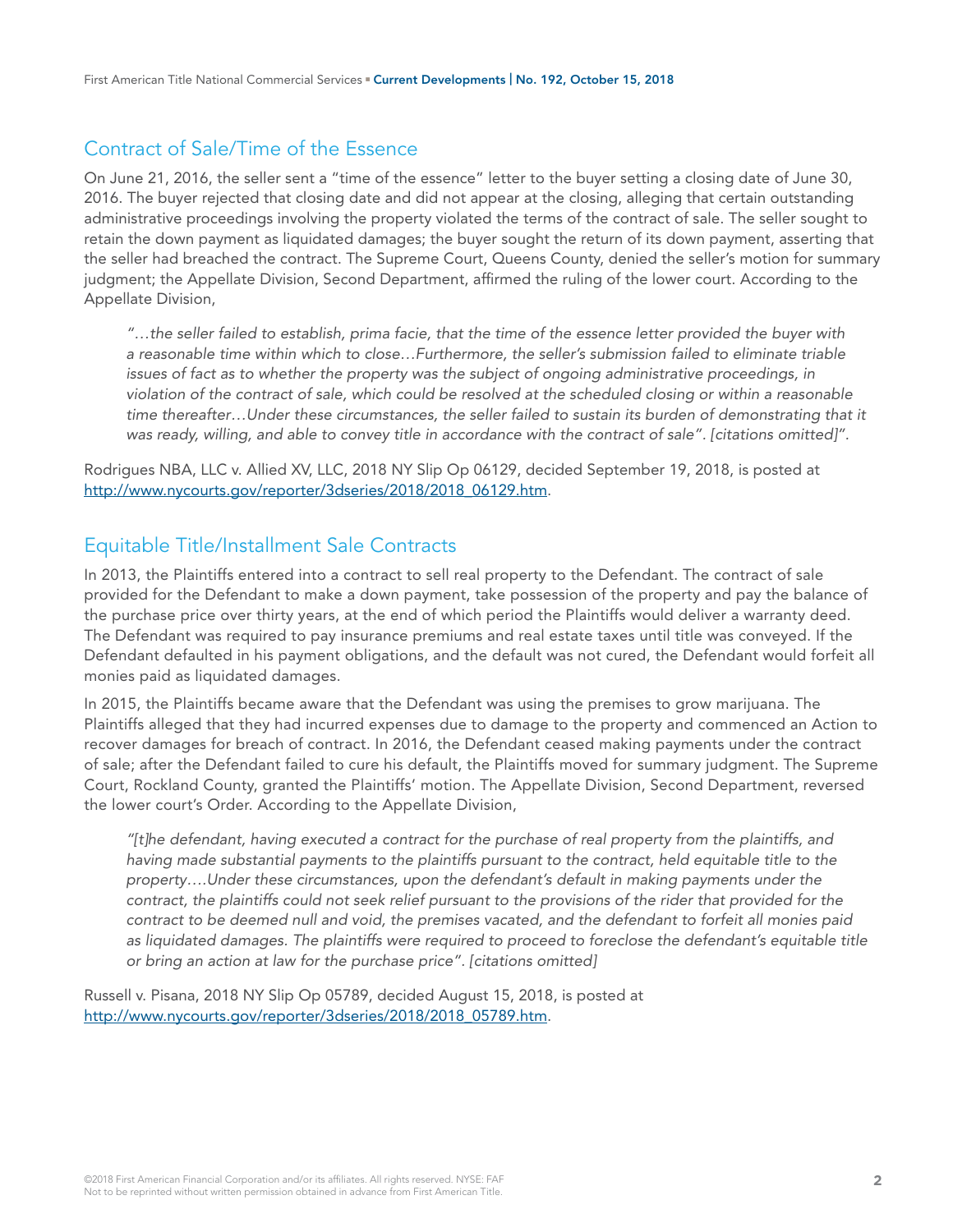# Federal Housing Act

The federal district court for the Eastern District of New York affirmed the findings of a United States Magistrate Judge and held that Section 263-4(D)(1) of the Code of the Town of Riverhead, prohibiting "transient rentals", defined in the Code as rentals for "[a] rental period of 29 days or less", did not violate the Fair Housing Act (42 U.S.C. Section 3601 et seq.). The Fair Housing Act prohibits, among other actions, discrimination in the rental of housing which constitutes a "dwelling", defined at 42 U.S.C. Section 3602 ("Definitions") as including "any building, structure, or portion thereof which is occupied as, or designed or intended for occupancy as, a residence by one or more families…". The Court held that the transient rental apartments in question were not "dwellings" under the Act. According to the Court,

*"although plaintiffs identify the subject properties as 'residential houses'…, since the function of the subject properties was commercial, and neither plaintiffs nor their potential guests used or intended to use the properties as a residence, Magistrate Judge Locke correctly concluded that the subject properties are not 'dwellings' within the meaning of the FHA".* 

The Plaintiffs' Fair Housing Act claims were dismissed, with prejudice. Luxurybeachfrontgetaway,com, Inc. v. Town of Riverhead (17-CV-4783), decided July 27, 2018, is reported at 2018 WL 3617947, and at 2018 U.S. Dist. LEXIS 127045; the decision can be located at [https://bit.ly/2P4rbbq.](https://bit.ly/2P4rbbq)

## Foreclosure/Tax Liens

The Appellate Division, Second Department, affirmed an Order of the Supreme Court, Westchester County, vacating a judgment of foreclosure and sale entered on the default of the Defendant in the foreclosure of a tax lien by the lien's purchaser, provided that all arrears were paid within thirty days of the date of the Order. The Defendant, on learning of the judgment, moved pursuant to Civil Practice Law and Rules ("CPLR") Section 317 ("Defense by person to whom summons not personally delivered") to vacate its default, alleging that it never received notice that it was delinquent, of its right to redeem, or of the foreclosure action. The Defendant asserted that it was ready, willing and able to pay the outstanding taxes as well as the Plaintiff's expenses in acquiring and enforcing the tax lien.

CPLR Section 317 authorizes a court to vacate a default in appearing by a person served other than by personal service "upon a finding of the court that [the person served] did not personally receive notice of the summons in time to defend and has a meritorious defense". According to the Appellate Division, a determination of whether to grant a motion under Section 317 "is addressed to the sound discretion of the trial court" and, in this case, "the Supreme Court did not improvidently exercise its discretion". Service of the summons and complaint was made upon the Defendant by service on the Department of State and its submissions in support of its motion established that it did not receive actual notice of the foreclosure in time to defend; that the Defendant had not updated its service address while its principal offices were being renovated was not a deliberate attempt to avoid receiving notice. Further, the Defendant had set forth a potentially meritorious defense. Acqua Capital, LLC v. 510 West Boston Post Rd, LLC, 2018 NY Slip Op 05991, decided September 12, 2018, is posted at [http://www.nycourts.gov/reporter/3dseries/2018/2018\\_05991.htm.](http://www.nycourts.gov/reporter/3dseries/2018/2018_05991.htm)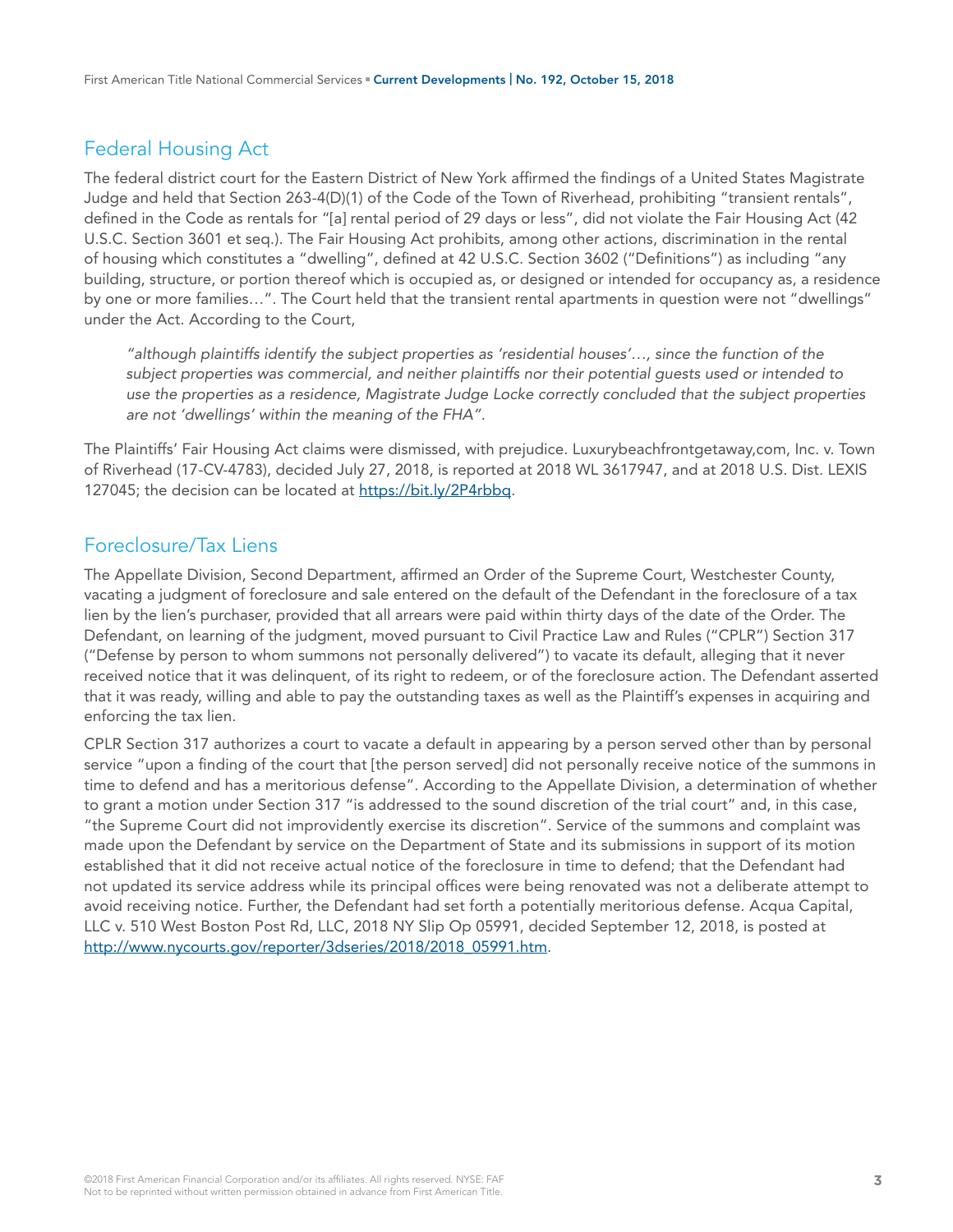# Mortgage Foreclosures

The Supreme Court, Suffolk County, granted the foreclosing Plaintiff's motion for an Order granting a judgment of foreclosure and sale but denied the Plaintiff a judgment for mortgage interest, costs and fees, totaling \$106,903, for the period June 1, 2014 through and including March 18, 2017. Although summary judgment was granted in December 2013 and a referee was appointed at that time, there was a four year delay in finalizing the foreclosure. The Defendants contended that the Plaintiff failed to act in good faith in settling the case and that the Plaintiff "failed to expeditiously pursue its remedy of foreclosure and sale"; the Defendants therefore requested relief from any obligation to pay interest and costs during that period. The Defendants did not oppose the foreclosure sale.

Noting that the "Plaintiff did not contend that the [Defendants] in any way were "dilatory or uncooperative or evasive", the Court found that "the delays attributable to Plaintiff [constituted] a lack of good faith, and that the equitable relief provided by CPLR Rule 3408(j) was warranted. Section j of Rule 3408 ("Mandatory settlement conference in residential foreclosure actions"), added in 2016, reads, in relevant part, as follows:

*"Upon a finding by the court that the Plaintiff failed to negotiate in good faith…the court shall, at a minimum, toll the accumulation and collection of interest, costs, and fees during any undue delay caused by the Plaintiff, and, where appropriate, the court may also…(4) Award any other relief that the court deems just and proper".* 

One West Bank v. Coffey, 2018 NY Slip Op 32012, decided August 14, 2018, is posted at [http://www.nycourts.gov/reporter/pdfs/2018/2018\\_32012.pdf.](http://www.nycourts.gov/reporter/pdfs/2018/2018_32012.pdf)

#### Mortgages/Acceleration/De-acceleration of Indebtedness

In 2015, the Plaintiff commenced an Action to have a mortgage on her property canceled and discharged of record under Section 1501 of Real Property Actions and Proceedings Law ("RPAPL") Article 15 ("Action to compel the determination of a claim to real property"), under which a mortgage may be canceled "[w]here the [six-year] period allowed by the applicable statute of limitation for the commencement of an action to foreclose a mortgage…has expired". The mortgage debt was accelerated by the Defendant's commencing a foreclosure in 2008, which Action was discontinued in 2012. The Defendant asserted that the Plaintiff revived the statute of limitations under General Obligations Law Section 17-101 ("Acknowledgment or new promise must be in writing") when she signed a writing acknowledging the debt.

The Supreme Court, Nassau County, granted the Plaintiff's motion for summary judgment, directing the County Clerk to cancel and discharge the mortgage. The Appellate Division, Second Department, affirmed the lower court's Order and dismissed the Defendant's appeal. According to the Appellate Division,

*"[c]ontrary to the defendant's contention, the plaintiff's letter accompanying her request for the defendant*  to authorize a short sale of the property, and the other documents relied on by the defendant, did not *constitute an unqualified acknowledgment of the debt sufficient to reset the statute of limitations…The plaintiff's letter, while arguably acknowledging the existence of the mortgage, disclaimed any intent to pay it with the plaintiff's own funds [citations omitted".* 

Yadegar v. Deutsche Bank National Trust Company, 2018 NY Slip Op 05957, decided August 29, 2018, is posted at [http://www.nycourts.gov/reporter/3dseries/2018/2018\\_05957.htm.](http://www.nycourts.gov/reporter/3dseries/2018/2018_05957.htm)

The Appellate Division, Second Department, in Karpa Realty Group, LLC v. Deutsche Bank National Trust Company, 2018 NY Slip Op 05921, held that "a letter written by [the borrower] that accompanied his second short sale package submitted to Deutsche Bank's loan servicer did not constitute an unqualified acknowledgment of the debt or manifest a promise to repay the debt sufficient to reset the running of the statute of limitations". This decision, on August 29, 2018, is posted at [http://www.nycourts.gov/reporter/3dseries/2018/2018\\_05921.htm.](http://www.nycourts.gov/reporter/3dseries/2018/2018_05921.htm)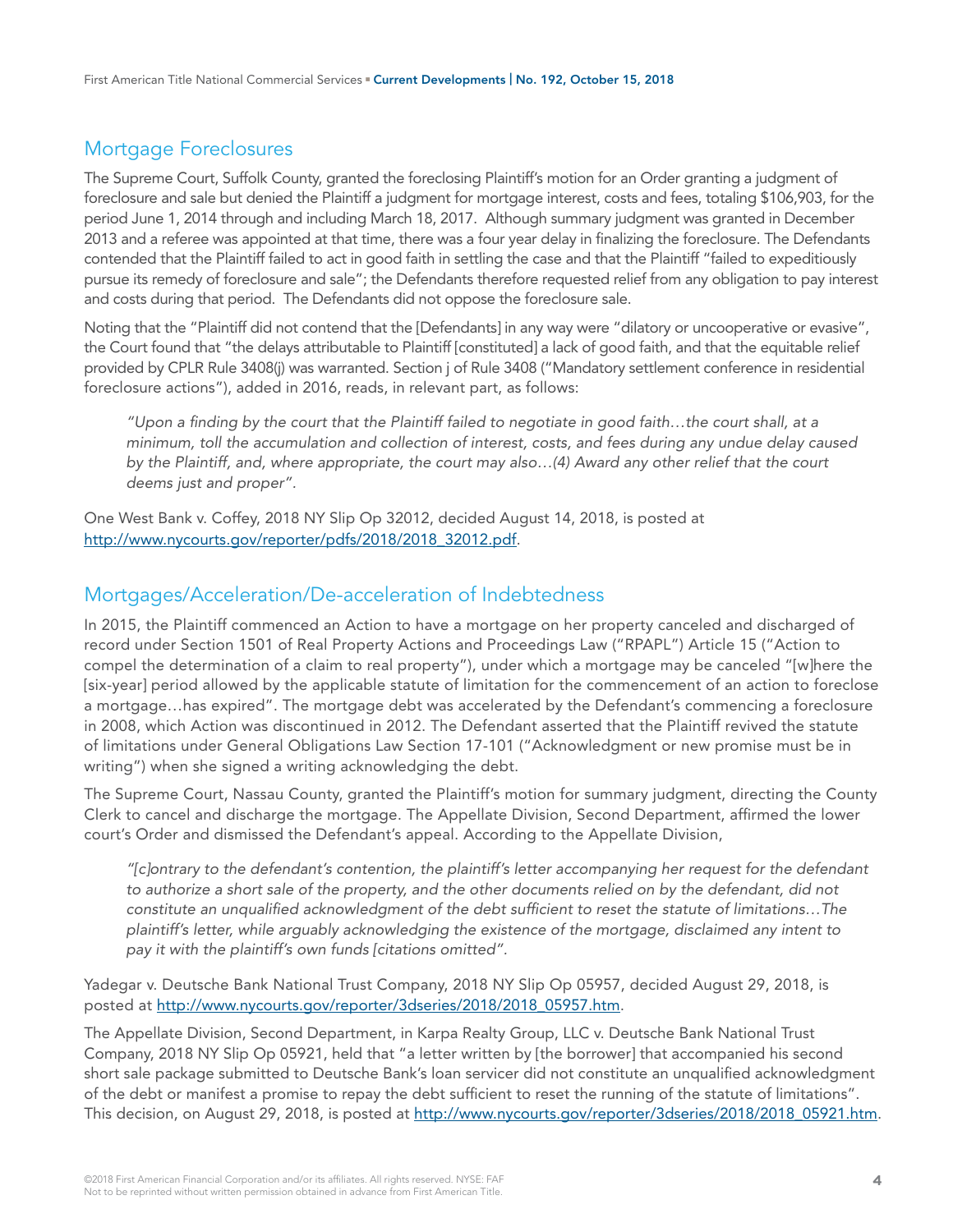In another case involving the statute of limitations, the Appellate Division, Second Department, held that a notice of default given by the mortgage lender did not accelerate the mortgage debt, even though the default was not cured and a mortgage foreclosure, later dismissed, was commenced. The default notice stated that "[i]f the default is not cured on or before August 7, 2006, the mortgage payments will be accelerated with the full amount…becoming due and payable in full, and foreclosure proceedings will be initiated at that time". According to the Court, the Plaintiff, which brought a proceeding to have the mortgage discharged because more then six years had elapsed since the foreclosure was commenced in 2006, "cannot establish that the notice of default letter was a clear and unequivocal acceleration of the mortgage". FBP 250 LLC v. Wells Fargo Bank, N.A., 2018 NY Slip Op 06082, decided September 19, 2018, is posted at [http://www.nycourts.gov/reporter/3dseries/2018/2018\\_06082.htm](http://www.nycourts.gov/reporter/3dseries/2018/2018_06082.htm).

Plaintiff, the owner of residential property in Staten Island, brought an Action on January 13, 2015 to cancel and discharge a mortgage pursuant to RPAPL Section 1501. The mortgage was held by US Bank National Association, to which the mortgage was assigned in 2007.

By a letter dated November 16, 2008, America's Servicing Co., then the mortgagee's loan servicer, informed the Plaintiff that if her default in making loan payments was not cured within thirty days it "will result in the acceleration of your Mortgage Note" and a foreclosure of the mortgage "may be initiated". The delinquency not having been cured, a foreclosure was commenced on January 13, 2009; it was dismissed on February 29, 2012. On October 21, 2014, Wells Fargo Bank, N.A., representing itself as the loan servicer, sent a letter to the Plaintiff which, while noting that the Plaintiff remained in default, stated that Wells Fargo "hereby de-accelerates the maturity of the Loan, withdraws its prior demand for immediate payment of all sums secured by the Security Instrument and reinstitutes the loan as an installment loan". The Plaintiff alleged that more than six years had passed since the letter of November 16, 2008, which letter, it claimed, accelerated the mortgage debt.

The Supreme Court, Richmond County, granted US Bank's motion to dismiss the complaint with prejudice and denied the Plaintiff's cross-motion for summary judgment. The Appellate Division, modified the lower court's Order, holding that the court should have denied US Bank's motion to dismiss. First, the Appellate Division, Second Department, found that the letter of November 16, 2008 did not accelerate the indebtedness; the text "will result in the acceleration" of the note was "merely an expression of future intent that fell short of an actual acceleration".

The Court measured the six-year statute of limitations from January 13, 2009, the date on which the foreclosure was commenced, and "]s]ince U.S. Bank withdrew its original foreclosure action and did not commence a new action before [the date on which the Plaintiff commenced its lawsuit], the plaintiff…submitted evidence that the six-year statute of limitations had expired and that she was entitled to summary judgment…". However, although the de-acceleration notice was "clear and unambiguous", and therefore "valid and enforceable", there remained a triable issue of fact as to whether the de-acceleration notice, sent within six years from the date on which the foreclosure was commenced, was effective in that it had not been established that US Bank had standing to deaccelerate the indebtedness. According to the Appellate Division,

*"[w]e hold for the first time in the Appellate Division, Second Department, that just as standing, when raised, is a necessary element to a valid acceleration, it is a necessary element, when raised, to a valid de-acceleration as well. Here, the de-acceleration notice dated October 21, 2014, does not establish that US Bank had standing to de-accelerate the earlier demand that the plaintiff's mortgage debt be paid in its entirety, and no other evidence…demonstrates that it has standing….Had US Bank provided documentary evidence in support of its CPLR 3211(a)(1) motion establishing, inter alia, its standing to accelerate and de-accelerate the plaintiff's mortgage debt, it might have been entitled to dismissal of the complaint".* 

Milone v. US Bank National Association, 2018 NY Slip Op 05760, decided August 15, 2018, is posted at [http://www.nycourts.gov/reporter/3dseries/2018/2018\\_05760.htm.](http://www.nycourts.gov/reporter/3dseries/2018/2018_05760.htm)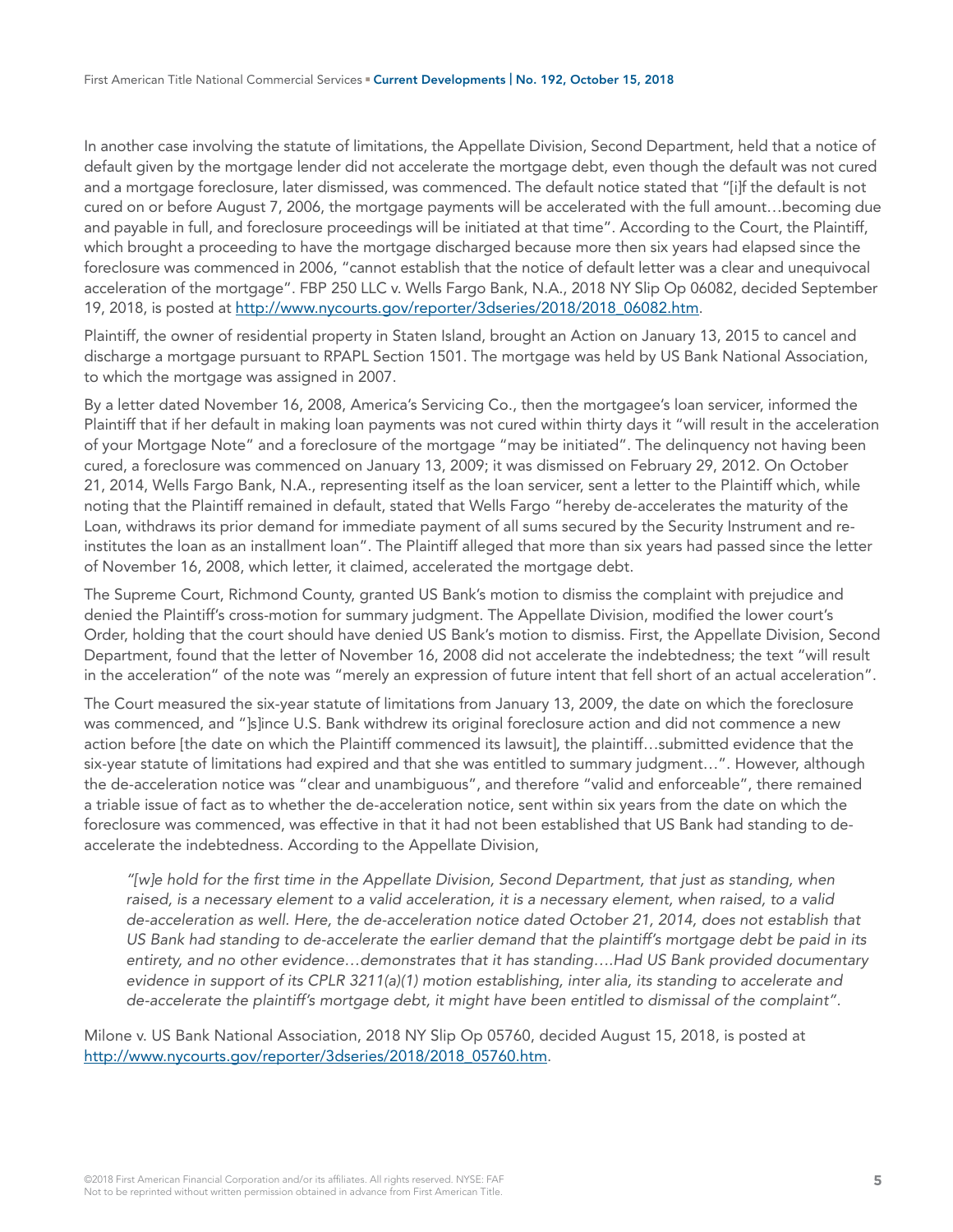## Mortgages/FAR/Inclusionary Housing

In 2013, the Plaintiff entered into a Regulatory Agreement with New York City's Department of Housing Preservation and Development, under which the Plaintiff received a floor area ratio bonus ("FAR Bonus") allowing it to increase the floor area ratio of its building in exchange for an agreement to construct affordable housing units. The regulatory agreement allowed the Plaintiff to transfer the FAR Bonus, or any part of it, to other developers.

In 2016, the Plaintiff obtained a mortgage loan; the mortgage was subordinated to the Regulatory Agreement. In 2016, the Plaintiff informed the mortgagee that the Plaintiff intended to sell part of the unused FAR Bonus (the "Remaining FAR Bonus"). The lender objected to the sale, asserting that the FAR to be sold was collateral for the loan, and that the lender would only agree to the sale if the lender was compensated. The Plaintiff commenced an Action against the assignee of the mortgage for a determination of the parties' rights, contending that the mortgage was not a lien on the Far Bonus being sold. Under the terms of the mortgage, collateral for the loan included "[a]ll …air rights and development rights…in any way now or hereafter **belonging, relating or pertaining** to the Land and the Improvements…" (emphasis added)

The Supreme Court, New York County, found that the FAR Bonus was a development right under the mortgage because the rights could be used to develop more floor area at a building than would be allowed as of right under the zoning laws. The FAR Bonus, however, not being attached to the land and being transferable for use at another property, did not "belong" or "pertain" to the property. Further, the Court held that the Remaining FAR Bonus in this case did not "relate" to the property. According to the Court,

*"[t]here is no dispute that the [Plaintiff's] Property was built to its maximum FAR permitted by the zoning*  laws before negotiations for the Mortgage commenced and the Remaining FAR Bonus could not be used *on the Property at the time the Mortgage was executed…Once the maximum FAR Bonus was used on the Property, the Remaining FAR Bonus cannot be used to benefit the Property and the Remaining FAR Bonus only has value if [the Plaintiff] can convey it to other developers to use on other properties…Thus, the term 'relating to' refers to rights that can be used on the property or affect the use of the Property".* 

The Court granted the Plaintiff's motion for summary judgment, holding that the mortgage was not a lien on, and that the holder of the mortgage had no legal interest in, the Remaining FAR Bonus. In a footnote, however, the Court advised that it had not addressed "whether the FAR Bonus would 'relate to' the Property if the Mortgage had been executed prior to the issuance of the FAR Bonus". CB Frontier LLC v. Wilmington Trust, National Association, 2018 NY Slip Op 32045, decided August 20, 2018, is posted at [http://www.nycourts.gov/reporter/pdfs/2018/2018\\_32045.pdf.](http://www.nycourts.gov/reporter/pdfs/2018/2018_32045.pdf.)

## Notices of Pendency/Foreign Actions

Although litigation was not commenced in New York State, the Plaintiffs in a lawsuit filed in an Illinois state court involving five parcels in Stony Point, New York e-filed a notice of pendency against each parcel in Rockland County. The Supreme Court, Rockland County, granted the Defendants' motion to dismiss the notice of pendency. Under CPLR Section 6501 ("Notice of pendency…"), "[a]notice of pendency may be filed in any action in a court of the state of the United States in which the judgment demanded would affect the title to, or the possession, use or enjoyment of real property…". The Court held that "of the state" in Section 6501 referenced New York courts. Therefore, "[p]laintiffs have improperly invoked a provisional remedy that is not available to them because they do not have any actions pending in any court in New York". New Planet Energy Development, LLC v. MBC Contractors, Inc., 2018 NY Slip Op 28281, decided September 11, 2018, is posted at [http://www.nycourts.gov/reporter/3dseries/2018/2018\\_28281.htm.](http://www.nycourts.gov/reporter/3dseries/2018/2018_28281.htm)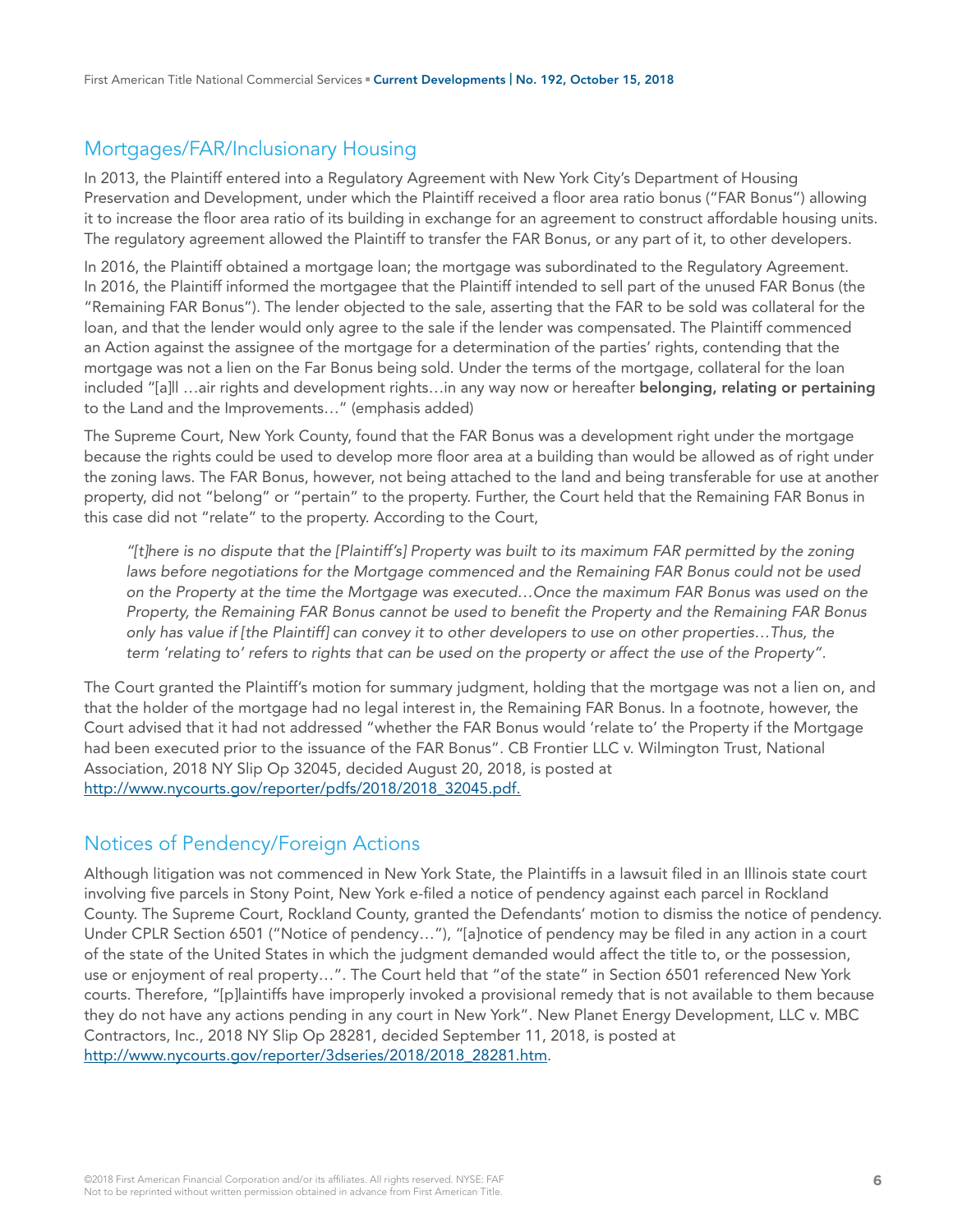## Restrictive Covenants

Property owned by the Estate of Marjory D. Rockwell was subdivided into three separate lots when the Estate executed three deeds to separate grantees. Parcel A, now owned by the Plaintiffs, was conveyed subject to a covenant running with the land restricting the land to being used for a single-family dwelling. Parcel B, now owned by the Defendant, was conveyed subject to a covenant running with the land stating that "[t]he land shall be forever wild and shall be used as a research, education and management area for urban wildlife conservation and water resource protection…". The Plaintiffs, alleging that the Defendant had cut trees and removed vegetation on Parcel B, sought to enforce the "forever wild" restriction; they moved for partial summary judgment seeking a declaration that the Defendant was bound by the "forever wild" restriction. The Supreme Court, Albany County, held that the Plaintiffs lacked standing to enforce the restriction and granted the Defendant's cross motion for summary judgment. The Appellate Division, Third Department, affirmed the lower court's ruling. According to the Appellate Division,

*"…the record is bereft of evidence suggesting that [the Estate and the immediate grantees] intended that parcel A benefit from the restriction…Nor is enforcement of the forever wild restriction by the owners of parcels A and C necessary to ensure compliance with the stated purpose of the covenant because it may be enforced by the Estate or its assigns.* 

Finally, the forever wild restriction does not fall within the category of restrictive covenants that is recognized as being enforceable by an owner of a parcel that derives from a common grantor. In that *regard, covenants that are entered into to implement a general, or common, scheme for the improvement or development of real property are enforceable by any grantee…Here, there is no scheme of development or covenant that is common to all three parcels…".*

Gorman v. Despart, 2018 NY Slip Op 05795, decided August 16, 2018, is posted at [http://www.nycourts.gov/reporter/3dseries/2018/2018\\_05795.htm.](http://www.nycourts.gov/reporter/3dseries/2018/2018_05795.htm)

#### Standing/"REBNY"

Local Law 50 ("A Local Law to amend the administrative code of the city of New York, in relation to the preservation of certain hotels…"), enacted in 2015, placed a moratorium on the conversion to full-time residential use of more than twenty percent of "primary hotel space" in Manhattan hotels with at least 150 units. A waiver from the limitation on conversions may be issued by the Board of Standards and Appeals. Local Law 50 can be found on the City Council's web site at<https://on.nyc.gov/2P1Zekw>.

The Real Estate Board of New York ("REBNY") commenced an Article 78 proceeding seeking an Order annulling Local Law 50 and permanently enjoining New York City from enacting similar legislation without complying with the Uniform Land Use Review Procedure ("ULURP") and New York State's Environmental Quality Review Act ("SEQRA"). REBNY asserted that at least 29 of its members own hotels adversely affected by the local law. The Supreme Court, New York County, granted the City's motion to dismiss, holding that REBNY lacked standing. The Appellate Division, Second Department, reversed, holding that the motion to dismiss should have been denied except as to REBNY's SEQRA claim. According to the Appellate Division,

*"…REBNY's assertion that its member hotel owners are currently negatively affected by the moratorium is sufficient to establish standing in the plenary action and in the article 78 proceeding under ULURP... REBNY's status as a real estate industry advocate organization makes it an appropriate representative of those members' interests. No individual participation by any of its members is required for it to assert its claims of the statute's facial invalidity [citation omitted]…[As to the SEQRA claim, however] REBNY has not shown that environmental concerns are germane to REBNY's organizational purposes, which focus on the economic and political health of the real estate industry".*